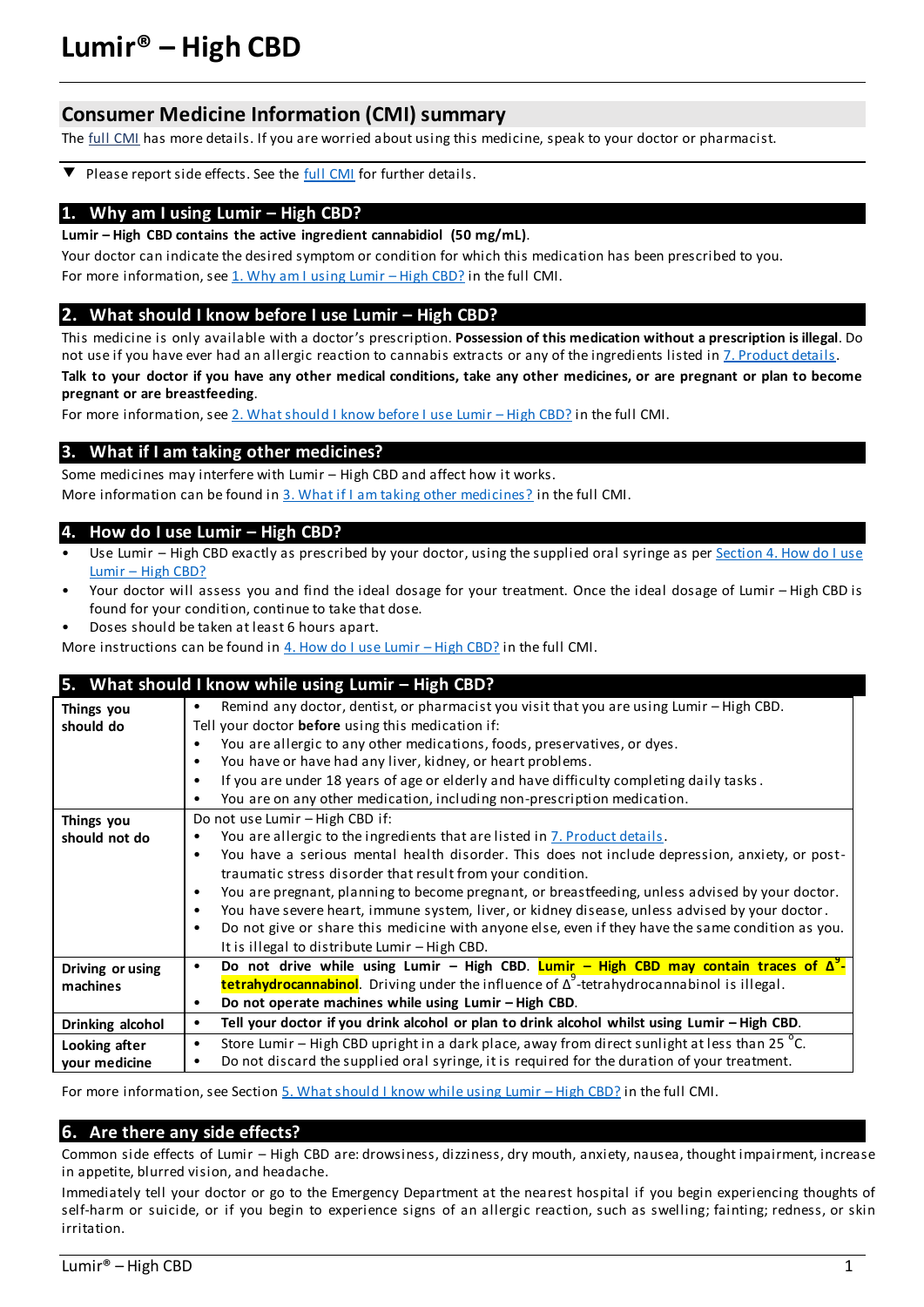For more information, including what to do if you have any side effects, see Sectio[n 6. Are there any side effects?](#page-4-1) in the full CMI.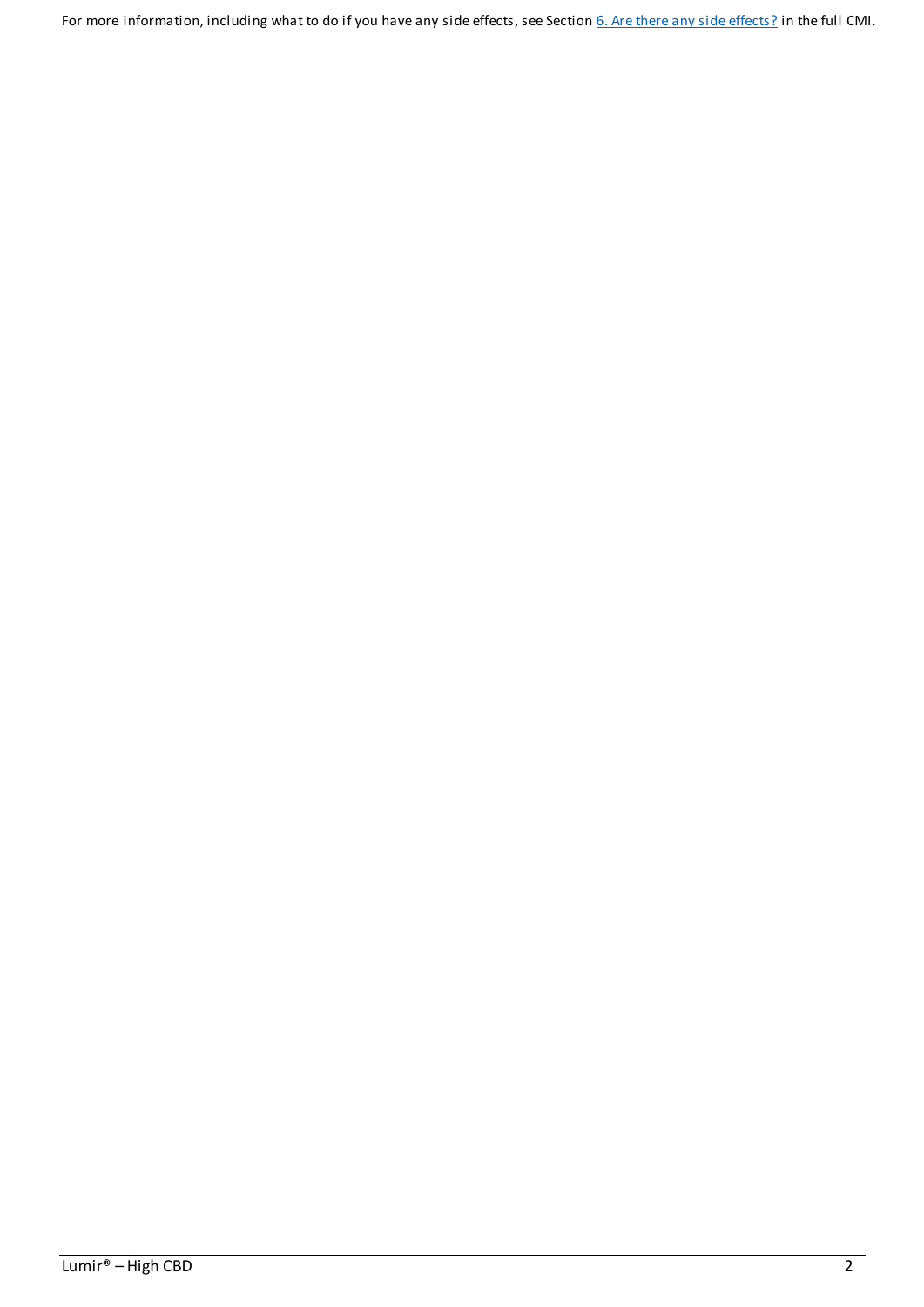<span id="page-2-0"></span>

This medicine is subject to additional monitoring. This will allow quick identification of new safety information. You can help by reporting any side effects you may get. You can report side effects to your doctor, or directly at [www.tga.gov.au/reporting-problems.](http://www.tga.gov.au/reporting-problems)

# <span id="page-2-1"></span>**Lumir® – High CBD**

**Active ingredient(s):** 50 mg/mL Cannabidiol

# **Consumer Medicine Information (CMI)**

This leaflet answers some common questions about Lumir – High CBD. It does not contain all available information. **It does not take the place of talking to your doctor or pharmacist.**

The information in this leaflet was last updated on the date listed at the end of this CMI. More recent information may be available. Ensure that you speak to your pharmacist or doctor to obtain the most up to-date information about the medicine.

All medicines have risks and benefits. Your doctor has weighed the risks of you using Lumir – High CBD against the benefits they expect it will have for you.

If you have any concerns about taking this medicine, ask your doctor or pharmacist.

**Keep this leaflet with your medicine. You may need to read it again.**

#### **Where to find information in this leaflet:**

- 1. [Why am I using Lumir](#page-2-3)  High CBD?
- 2. [What should I know before I use Lumir](#page-2-2)  High CBD?
- 3. [What if I am taking other medicines?](#page-3-0)
- 4. [How do I use Lumir](#page-3-1)  High CBD?
- 5. [What should I know while using Lumir](#page-4-0)  High CBD?
- 6. [Are there any side effects?](#page-4-1)
- 7. [Product details](#page-5-0)

## <span id="page-2-3"></span>**1. Why am I using Lumir – High CBD?**

**Lumir – High CBD contains the active ingredient Cannabidiol**.

Lumir – High CBD is not approved for treatment of any specific conditions or symptoms. Your doctor can indicate the desired symptom or condition for which this medication has been prescribed to you.

Medicinal cannabis could be beneficial for use when suffering from conditions, including, but not limited to, chronic pain, cancer pain, high blood pressure, refractory paediatric epilepsy, spasticity from neurological conditions, and anorexia or wasting associated with chronic illness.

The Therapeutic Goods Association (TGA) has provided [patient information \(PI\) for medicinal cannabis](https://www.tga.gov.au/community-qa/medicinal-cannabis-products-patient-information) concerning multiple sclerosis, chronic non-cancer pain, chemotherapyinduced nausea and vomiting in cancer (CINV), and palliative care. The TGA has also released guidance for the use of medicinal cannabis for treatment of epilepsy in [paediatric and young adult patients,](https://www.tga.gov.au/publication/guidance-use-medicinal-cannabis-treatment-epilepsy-paediatric-and-young-adult-patients-australia) [chronic non-cancer](https://www.tga.gov.au/publication/guidance-use-medicinal-cannabis-treatment-chronic-non-cancer-pain-australia)  [pain,](https://www.tga.gov.au/publication/guidance-use-medicinal-cannabis-treatment-chronic-non-cancer-pain-australia) an[d palliative care](https://www.tga.gov.au/publication/guidance-use-medicinal-cannabis-treatment-palliative-care-patients-australia).

Lumir – High CBD contains active ingredients called cannabinoids which have been extracted from cannabis plants. Your doctor may prescribe this medication for conditions or symptoms which have not been mentioned above.

## <span id="page-2-2"></span>**2. What should I know before I use Lumir – High CBD?**

#### **Warnings**

#### **Do not use Lumir – High CBD if:**

- you are allergic to cannabidiol or any of the ingredients listed at the end of this leaflet in [7.](#page-5-0)  [Product Details.](#page-5-0)
- always check the ingredients to make sure you can use this medicine.
- you have a serious mental health disorder, such as psychosis. This does not include depression, anxiety, or post-traumatic stress disorder that result from your condition.
- you are pregnant or planning to become pregnant or breastfeeding, unless advised by your doctor.
- you have severe heart, immune system, liver, or kidney disease, unless advised by your doctor.

#### **Check with your doctor if you:**

- have any other medical conditions such as a serious mental health disorder, this does not include depression, anxiety or post-traumatic stress disorder that result from your condition.
- you have severe heart, immune system, liver, or kidney disease, unless advised by your doctor.
- take any medicines for any other condition, including non-prescription medication.
- You are allergic to any other medications, foods, preservatives, or dyes.
- you have or have had any liver, kidney, or heart problems.
- you have previously abused any drug or substance, including alcohol.
- if you are under 18 years of age or elderly and have difficulty completing daily tasks.
- you need help with transportation or driving to a medical practice or pharmacy.
- you are pregnant or planning to become pregnant or breastfeeding, unless advised by your doctor.
- you are on any other medication, including nonprescription medication

During treatment, you may be at risk of developing certain side effects. It is important you understand these risks and how to monitor for them. See additional information under Section 6. Are there any side effects?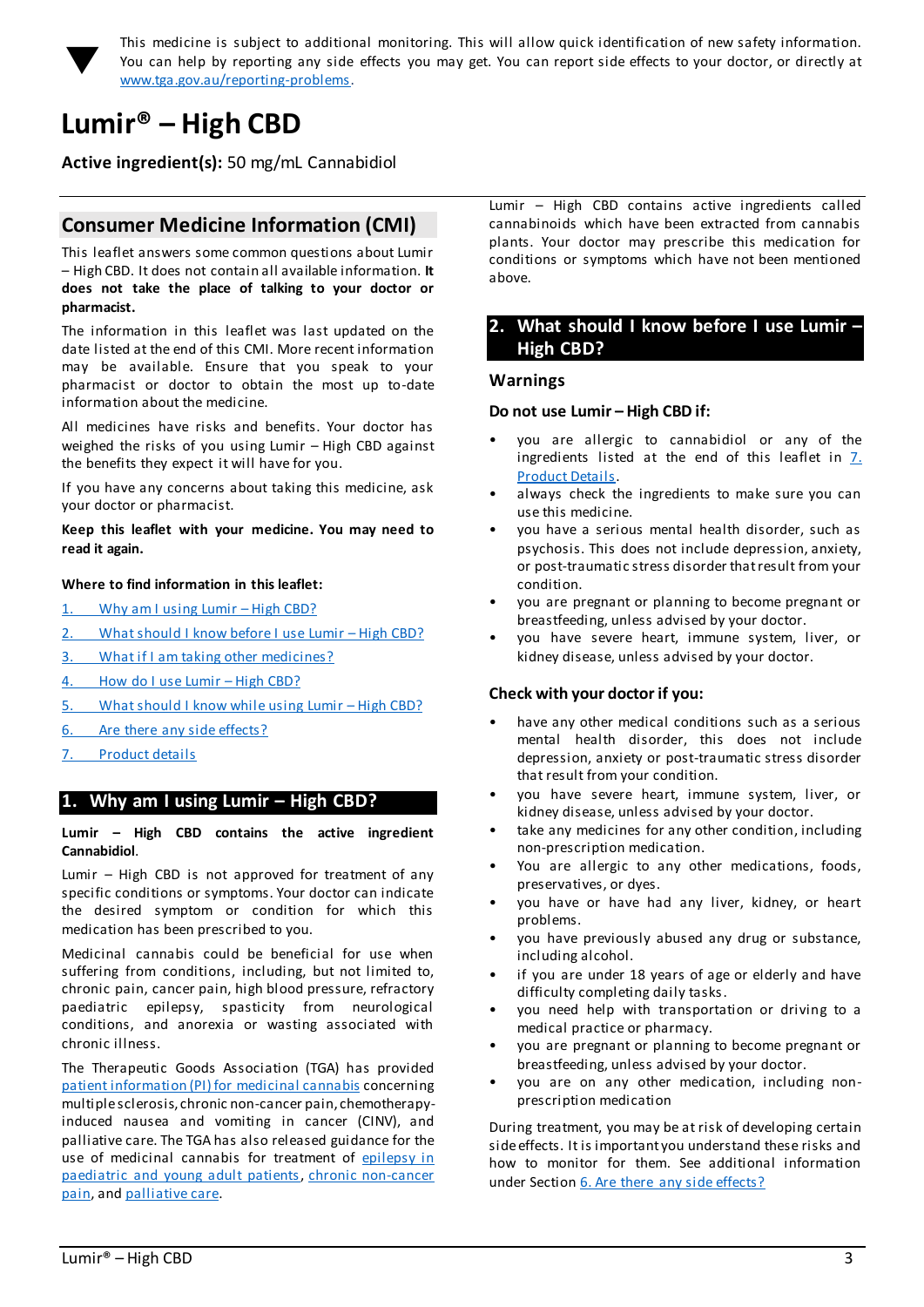# **Pregnancy and breastfeeding**

Check with your doctor if you are pregnant or intend to become pregnant.

Talk to your doctor if you are breastfeeding or intend to breastfeed.

# <span id="page-3-0"></span>**3. What if I am taking other medicines?**

Tell your doctor or pharmacist if you are taking any other medicines, including any medicines, vitamins, or supplements that you buy without a prescription from your pharmacy, supermarket, or health food shop.

**Some medicines may interfere with Lumir – High CBD and affect how it works.** 

**Check with your doctor or pharmacist if you are not sure about what medicines, vitamins or supplements you are taking and if these affect Lumir – High CBD.**

# <span id="page-3-1"></span>**4.** How do I use Lumir - High CBD?

# **How much to take / use?**

- **Use Lumir – High CBD exactly as prescribed by your doctor.**
- To find the ideal dosage, it is highly recommended to begin at the lowest possible dose and increase slowly as ideal dosage may differ per individual. This is to allow a person to achieve the best relief, whilst minimizing side effects of the treatment. The following is a table which may be used as a guide daily dosage for the first two weeks of usage.

| Weeks 1-2         | 1st<br>Dose                                                                                                             | 2nd<br>Dose       | 3rd<br>Dose* | Dose/day          |
|-------------------|-------------------------------------------------------------------------------------------------------------------------|-------------------|--------------|-------------------|
|                   |                                                                                                                         |                   |              | (mL)              |
| Day 1-2           |                                                                                                                         | $0.1$ mL          |              | $0.1$ mL          |
| Day 3-4           | $0.1$ mL                                                                                                                | $0.1$ mL          |              | $0.2$ mL          |
| Day 5-6           | $0.2$ mL                                                                                                                | $0.2 \text{ ml}$  |              | $0.4$ mL          |
| Day 7-8           | $0.3$ mL                                                                                                                | $0.3$ mL          |              | $0.6$ mL          |
| Day 9-10          | $0.4$ mL                                                                                                                | $0.4$ mL          |              | $0.8$ mL          |
| Day 11-12         | $0.5$ mL                                                                                                                | $0.5$ mL          |              | 1.0 <sub>mL</sub> |
| Day 13-14         | $0.5$ mL                                                                                                                | $0.5$ mL          | $0.1$ mL     | $1.1$ mL          |
| Day 15<br>onwards | Continue increasing the dose until<br>therapeutic benefit is achieved or you<br>experience side effects in consultation |                   |              |                   |
|                   |                                                                                                                         | with your doctor. |              |                   |

\* Adding a 3rd dose should be determined in consultation with your doctor, as needed

# **When to take / use Lumir – High CBD**

• Once the ideal dosage of Lumir – High CBD is found for your condition, continue to take that dose. Doses should be taken at least 6 hours apart.

# **How to take Lumir – High CBD with the oral syringe**

- 1. Remove the cap from the bottle.
- 2. Insert the small end of the rubber stopper (packaged with the oral syringe) into the open mouth of the bottle. All 3 rings of the rubber stopper should be inside in the neck of the bottle.
- 3. Insert the syringe into the small hole in the stopper.
- 4. With the syringe inserted, turn the bottle upside down and extract the required amount of cannabis oil into the syringe.
- 5. Return the bottle to an upright position and remove the syringe from the stopper.
- 6. Insert the syringe into your mouth and press the plunger until the entire contents are released from the syringe into your mouth to swallow.

# **If you forget to use Lumir – High CBD**

Lumir – High CBD should be used regularly at the same time each day. If you miss your dose at the usual time, you should take it as soon as you remember, provided that your doses can still be taken 6 hours apart.

**If you are within 6 hours of your next dose, skip the dose you missed and take your next dose when you are meant to.**

**Do not take a double dose to make up for the dose you missed.** 

# **If you use too much Lumir – High CBD**

If you think that you have used too much Lumir – High CBD, you may need urgent medical attention.

You may experience:

- Noticeable change in heart rate.
- Feeling of confusion, drowsiness, of dizziness.
- Paranoia
- Failure of muscle coordination

# **You should immediately:**

- phone the Poisons Information Centre (**by calling 13 11 26**), or
- contact your doctor, or
- go to the Emergency Department at your nearest hospital.

**You should do this even if there are no signs of discomfort or poisoning.**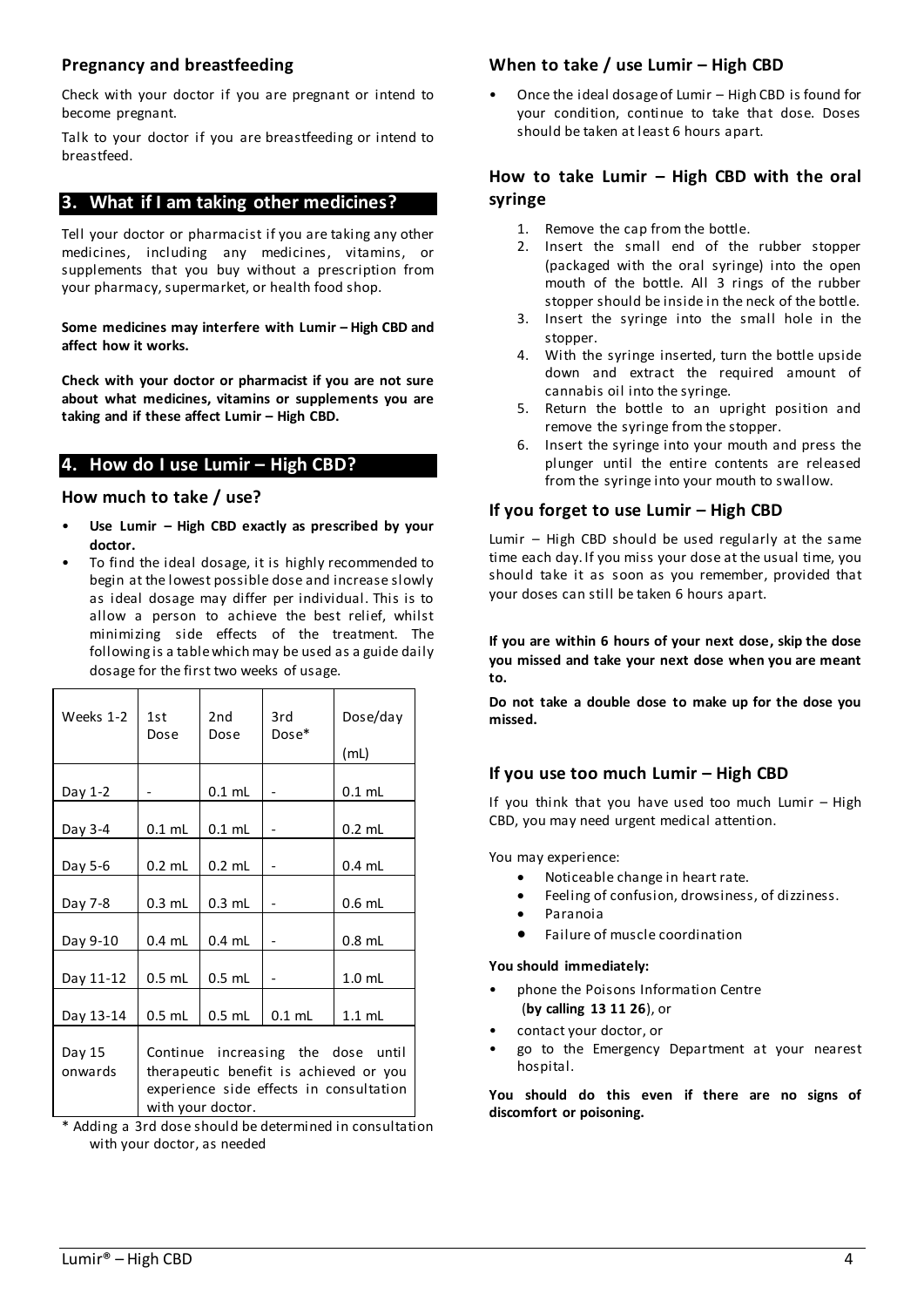# <span id="page-4-0"></span>**5. What should I know while using Lumir – High CBD?**

## **Things you should do**

Talk to your doctor if your condition worsens or does not improve.

#### **Call your doctor straight away if you:**

Feel unwell or experience any side effects while using Lumir – High CBD

Remind any doctor, dentist, or pharmacist you visit that you are using Lumir – High CBD.

# **Things to be mindful of**

This medicine is only available with a doctor's prescription. **Possession of this medication without a prescription is illegal and may lead to prosecution, fines, or both.**

#### **Using Lumir – High CBD with food and drink**

• You may take Lumir – High CBD with or without food. Better absorption of the active ingredients may be attained when taken with high-fat foods such as avocado or peanut butter.

#### **Travelling overseas with Lumir – High CBD**

As Lumir  $-$  High CBD is a controlled substance, the legality of its use and transport may differ between countries. As such, you should contact the Embassy or Consulate of the country or countries that you intend to visit for information on whether you may take your Lumir – High CBD.

## **Driving or using machines**

**Do not drive while using Lumir – High CBD. Lumir – High CBD may contain traces of Δ 9 -tetrahydrocannabinol**. Driving under the influence of  $\Delta^9$ -tetrahydrocannabinol is illegal and may result in prosecution, fines, or both. Cannabis may be detected in saliva hours after taking it.

**Do not operate machines while using Lumir – High CBD.** Lumir – High CBD may make you feel dizzy or drowsy, which may affect your ability to perform tasks.

If you are unsure of any information or have any questions, ask your doctor or pharmacist.

# **Drinking alcohol**

**Tell your doctor if you drink alcohol.** Use of alcohol and cannabis together may result in increased side effects such as impairment of your thoughts or your sense of balance.

## **Looking after your medicine**

- Store Lumir High CBD upright in a dark place, away from direct sunlight at less than  $25^{\circ}$ C.
- The syringe must be cleaned regularly with soap and water.

Follow the instructions in the carton on how to take care of your medicine properly.

Store it in a cool dry place away from moisture, heat, or sunlight; for example, do not store it:

- in the bathroom or near a sink, or
- in the car or on windowsills.

#### **Keep it where young children cannot reach it.**

#### **Getting rid of any unwanted medicine**

If you no longer need to use this medicine or it is out of date, take it to any pharmacy for safe disposal.

Do not use this medicine after the expiry date.

# <span id="page-4-1"></span>**6. Are there any side effects?**

All medicines can have side effects. If you do experience any side effects, most of them are minor and temporary. However, some side effects may need medical attention.

See the information below and, if you need to, ask your doctor or pharmacist if you have any further questions about side effects.

# **Less serious side effects**

| Less serious side effects                                                                                                                           | What to do                                                                                                                      |  |
|-----------------------------------------------------------------------------------------------------------------------------------------------------|---------------------------------------------------------------------------------------------------------------------------------|--|
| Drowsiness<br><b>Dizziness</b><br>Dry Mouth<br>Anxiety<br>Nausea<br>Thought Impairment<br>Increase in appetite<br><b>Blurred Vision</b><br>Headache | Speak to your<br>doctor if<br>vou<br>any<br>have<br>οf<br>these<br>less<br>serious<br>side<br>effects<br>and<br>they worry you. |  |

## **Serious side effects**

| Serious side effects                                                                                                                           | What to do                                                                                                                           |
|------------------------------------------------------------------------------------------------------------------------------------------------|--------------------------------------------------------------------------------------------------------------------------------------|
| Low blood pressure<br>Paranoia<br>Depression<br>Failure of muscle coordination<br>Diarrhoea<br>Severe nausea or vomiting<br>Liver inflammation | Call your doctor<br>straight away<br>or go straight<br>the<br>to<br>Emergency<br>Department at<br>nearest<br>vour<br>hospital if you |
|                                                                                                                                                | notice any<br>of                                                                                                                     |
|                                                                                                                                                | these serious<br>side effects.                                                                                                       |

**Tell your doctor or pharmacist if you notice anything else that may be making you feel unwell.**

Other side effects not listed here may occur in some people.

#### **Reporting side effects**

After you have received medical advice for any side effects you experience, you can report side effects to the Therapeutic Goods Administration online at [www.tga.gov.au/reporting-problems.](http://www.tga.gov.au/reporting-problems) By reporting side effects, you can help provide more information on the safety of this medicine.